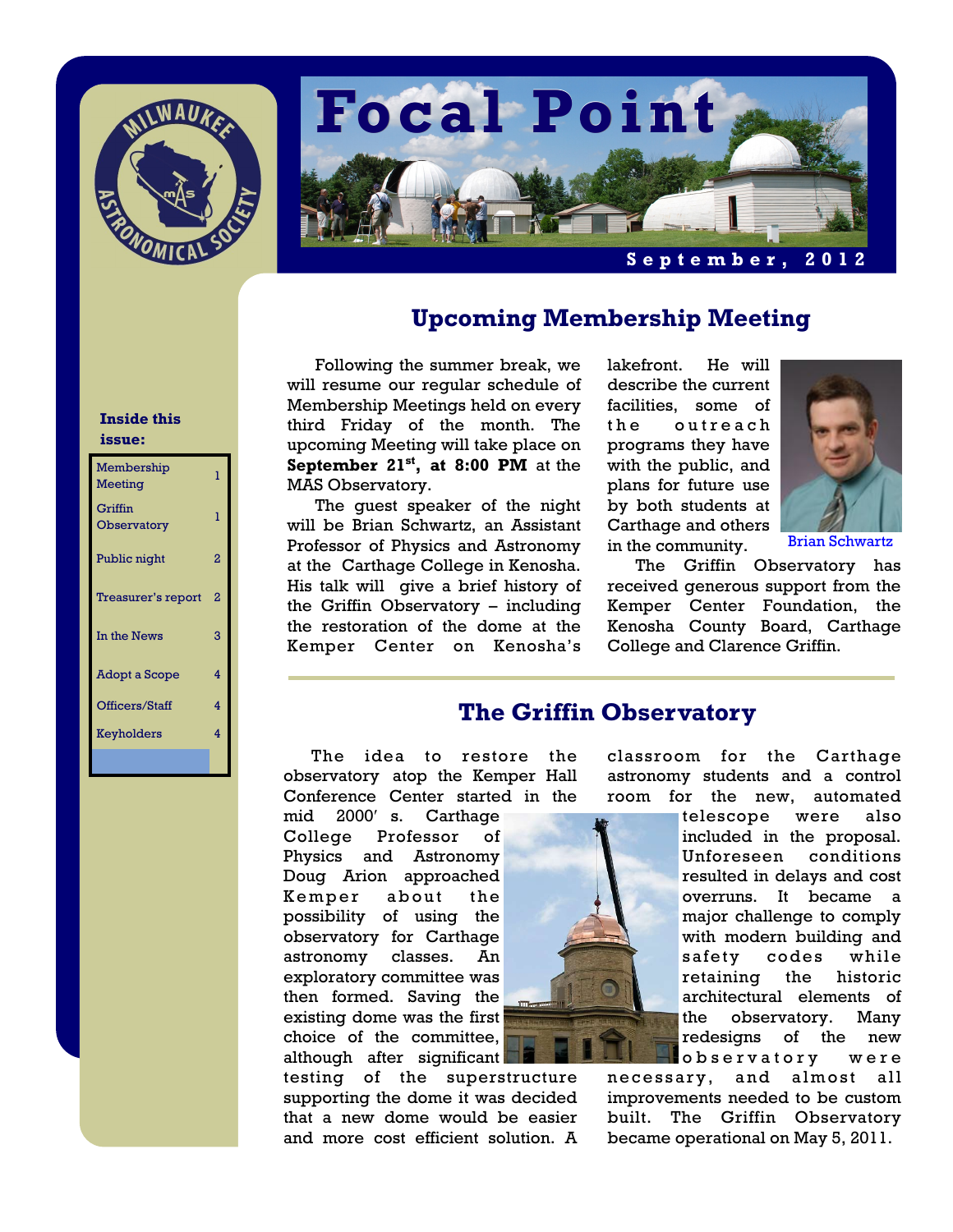#### **Page 2**

# **Public Night on Ice Giants**



The Milwaukee Astronomical Society held a Public Night on September  $14<sup>th</sup>$  at the MAS Observatory in New Berlin. In the perfectly clear weather a pretty big crowd (~50-60 visitors) gathered. First Henry Gerner gave a guided tour through the Observatory. Then Lee Keith (see picture above) gave a presentation in the packed Quonset Hut. The topic was the Ice Giants, which according to the new nomenclature include Uranus and Neptune. These outer planets are distinguished from the "gas giants" Jupiter and Saturn by having more

core than gas around those. The cores of Ice Giants are made of heavier stuff, including oxygen, carbon, nitrogen and sulfur.

 Both Ice Giants were visible during the night, so the guests have a chance to view them through the B-scope.

 The final Public Night of 2012 will be held on October 12, at 7:30 PM. The topic will be "Is the world going to end?". It will try to give a scientific answer to "popular" doomsday theories.

## **Treasurer's Report**

The MAS has received \$75 donation from Girl Scouts of America for the star party organized by Paul Borchardt, \$144 in membership fees and \$25 in key deposit.

 Payments of utility bills, insurance premiums and maintenance totaled \$433.34 in August.

 Total Checking balance as of August 8, 2012 is \$4937.36. Scott Jamieson donated the cost and effort of repairing the lawnmower. Taking into consideration that this value includes money going to expected bills, project money, and donations to the endowment fund, we have \$1719.91 free of any obligation.

The Albrecht Fund balance is \$8070.80.

Respectfully submitted, Neil Simmons, Treasurer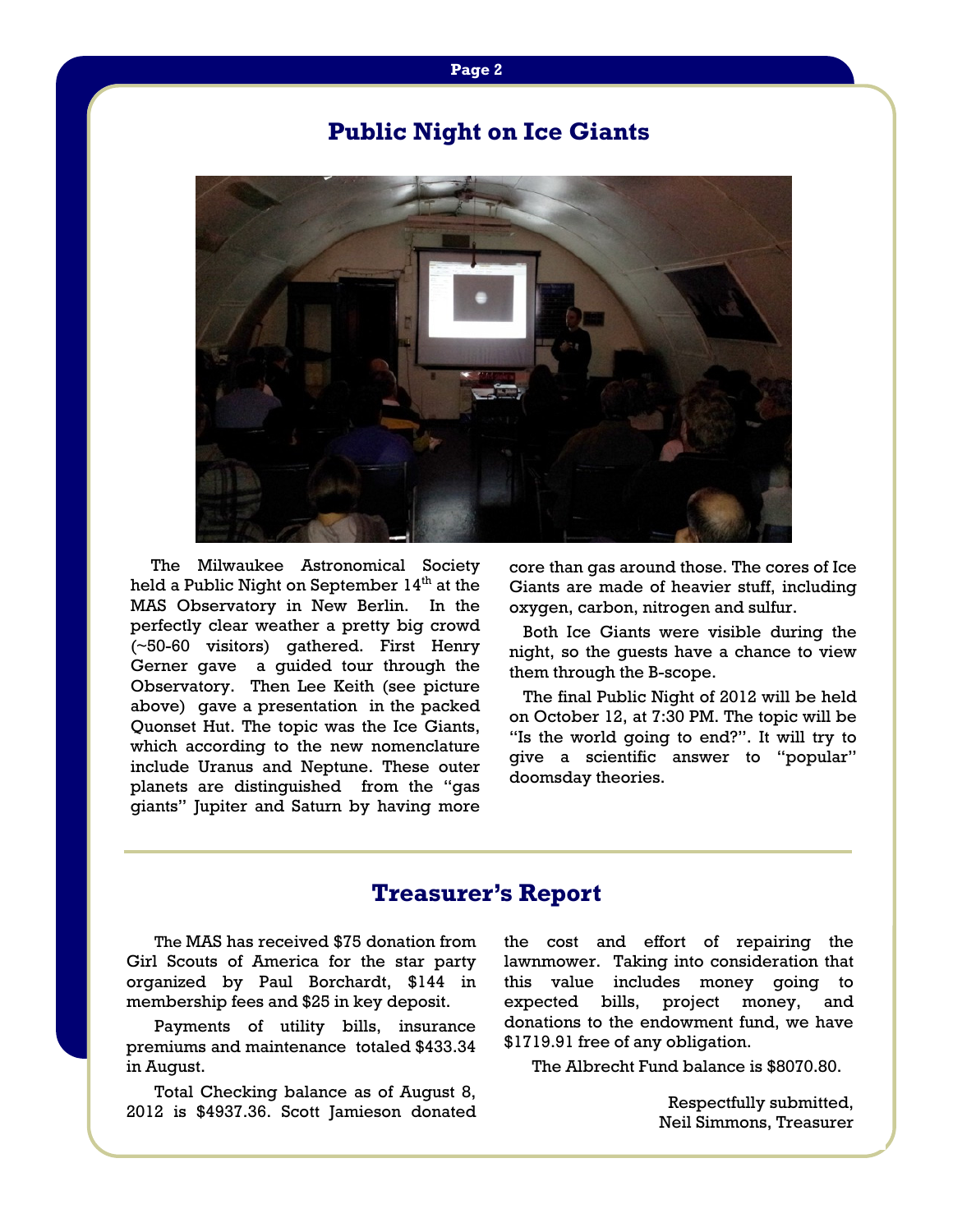# **In the Astronomical News**

### **Vesta in Dawn's Rear View Mirror**

NASA's Dawn mission is releasing two parting views of the giant asteroid Vesta, using images that were among the last taken by the spacecraft as it departed its companion for the last year.

 The first set of images is a color-coded relief map of Vesta's northern hemisphere,

from the pole to the equator. It incorporates images taken just as Dawn began to creep over the high northern latitudes, which were dark when Dawn arrived in July 2011. The other image is a black-andwhite mosaic that shows a full view of the giant asteroid, created by synthesizing  $s$  o  $m e$ Dawn's images.



of Mount Everest — is visible at the bottom of the image. The set of  $S_0$  o  $l_a$  a r As NASA's Dawn spacecraft takes off for its next destination, this mosaic synthesizes some of the best views the spacecraft had of the giant asteroid Vesta. Dawn studied Vesta from July 2011 to September 2012. o f The towering mountain at the south pole — more than twice the height three craters known as the "snowman" can be seen at the top.

 "Dawn has peeled back the veil on some of the mysteries surrounding Vesta, but we're still working hard on more analysis," said Christopher Russell, Dawn's principal investigator at UCLA. "So while Vesta is now out of sight, it will not be out of mind."

 These will be the last daily images during the cruise to Dawn's second destination, the dwarf planet Ceres. Other images will be highlighted as findings are made. Other data will be archived at [http://pds.nasa.gov](http://pds.nasa.gov/).

 Dawn left Vesta on Sept. 4, 2012 PDT (Sept. 5, 2012 EDT). The spacecraft is using the Italian Space Agency and the Italian National Astrophysical Institute are international partners on the mission team. The California Institute of Technology in Pasadena manages JPL for NASA.

its ion propulsion system to travel to Ceres. It

 JPL manages the Dawn mission for NASA's Science Mission Directorate in Washington. Dawn is a project of the directorate's Discovery Program, managed by NASA's Marshall Space Flight Center in Huntsville,

is expected to arrive in early 2015.

For more information about Dawn, visit: <http://www.nasa.gov/dawn> and [http://](http://dawn.jpl.nasa.gov/) [dawn.jpl.nasa.go](http://dawn.jpl.nasa.gov/)

by Jia-Rui Cook

of California at Los A n g e l e s (UCLA) is responsible for overall D a w n m i s s i o n s c i e n c e . O r b i t a l S c i e n c e s Corp. in Dulles, Va., d e s i g n e d and built the spacecraft. The German Aerospace Center, the Max Planck Institute for S y s t e m Research,

Ala. The University